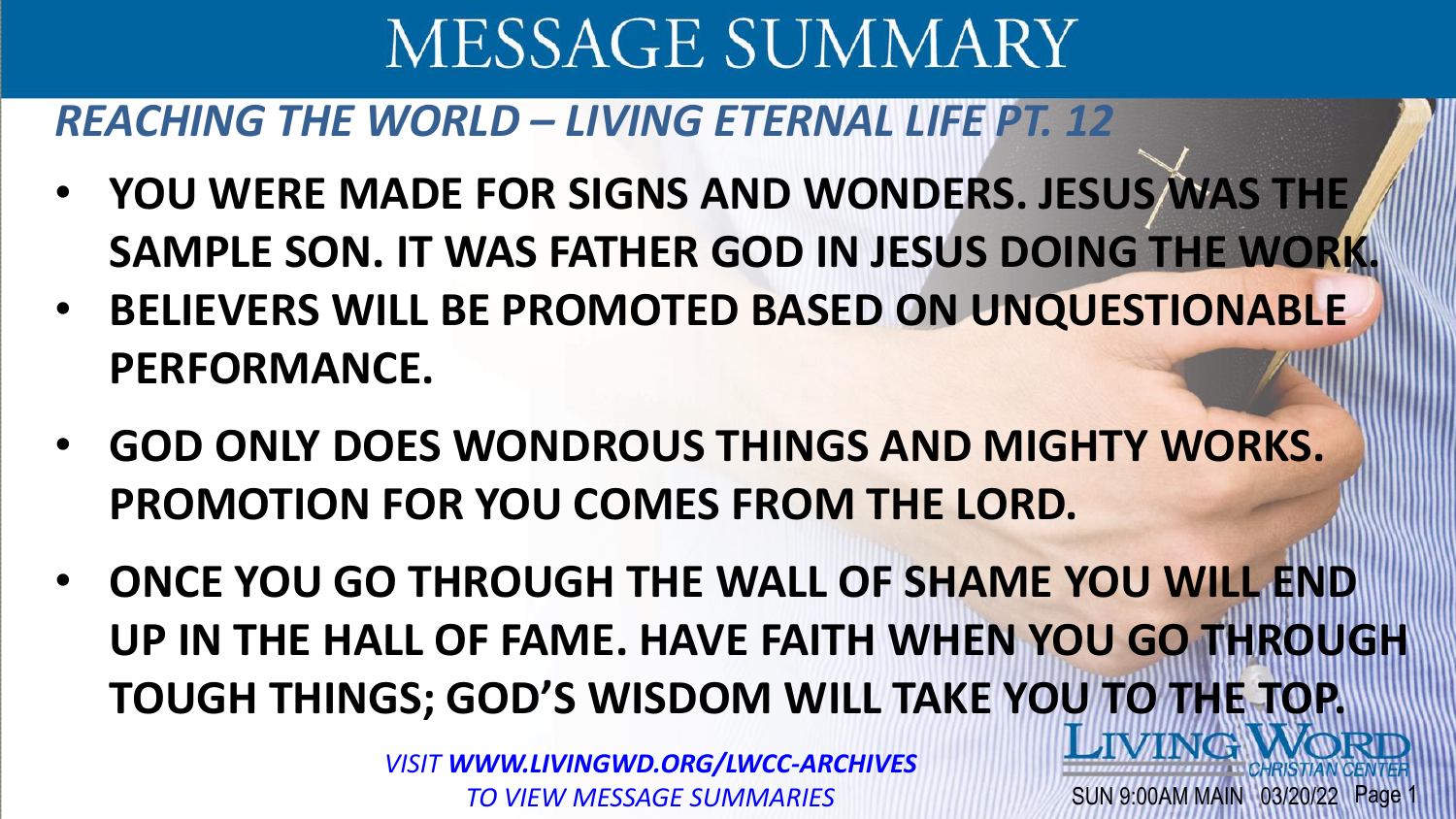*REACHING THE WORLD – LIVING ETERNAL LIFE PT. 12*

- **THERE ARE PLACES YOU CANNOT GO WITHOUT A REVELATION OF THE POWER OF WORDS. TALK BIG LIKE YOUR GOD.**
- **THE WORD OF GOD IS THE MOST POWERFUL THING THAT EXISTS PERIOD. THE WORD OF GOD IS THE ALL-CONTROLLING FACTOR.**
- **THE PROMISED LAND IS YOUR DESTINY NOT THE WILDERNESS. 99% OF THE THINGS JESUS DID, HE DID WITH WORDS.**
- **WHAT YOU CAN SEE AND SAY, YOU CAN HAVE. YOU WILL HAVE TO SAY SOMETHING TO GET SOMETHING.**

SUN 9:00AM MAIN 03/20/22 Page 2

**IVING:** 

• **IF YOUR FAITH HAS NO PROOF, IT IS A FAKE.**

*VISIT WWW.LIVINGWD.ORG/LWCC-ARCHIVES TO VIEW MESSAGE SUMMARIES*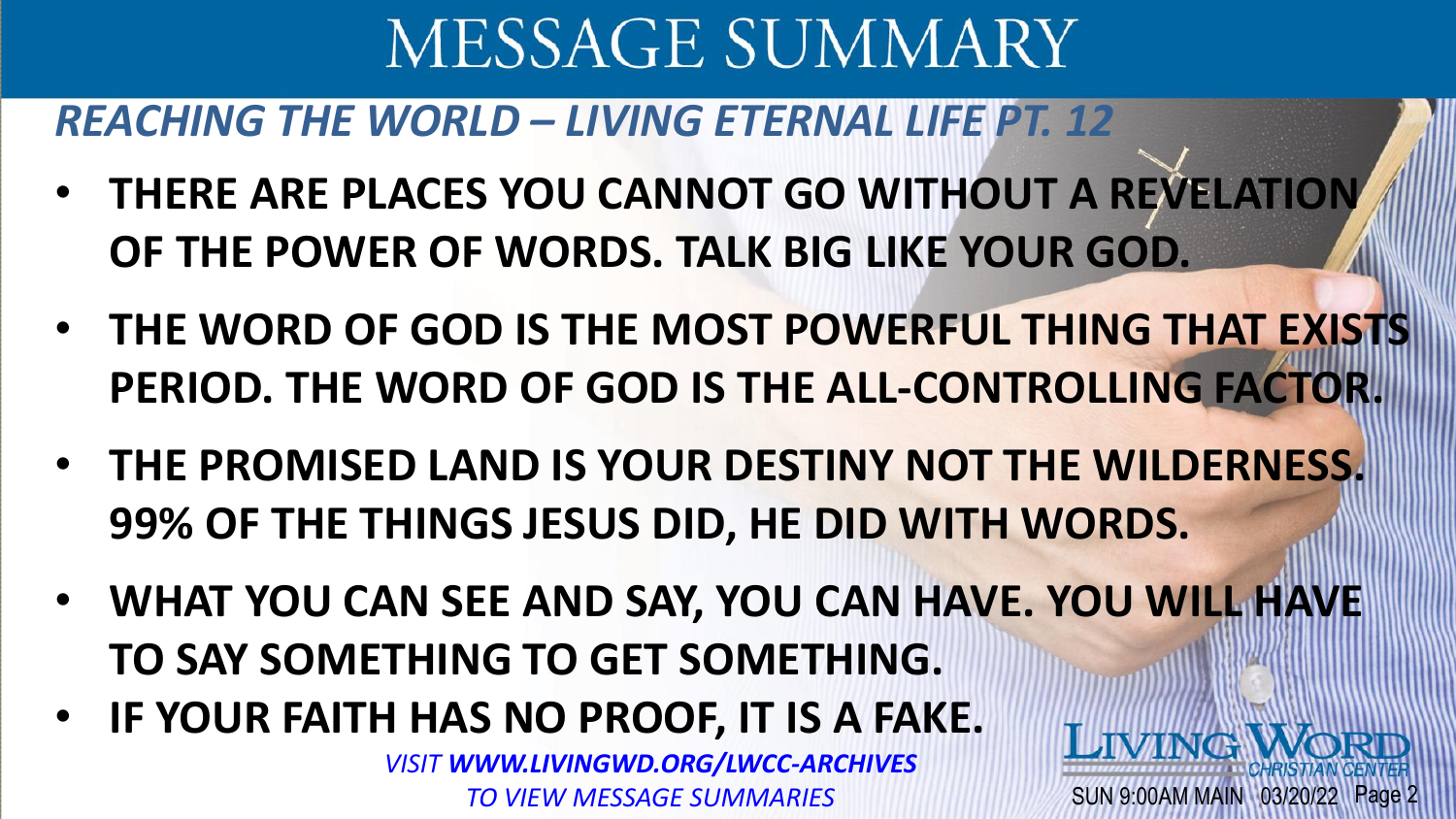#### *REACHING THE WORLD – LIVING ETERNAL LIFE PT. 12***.**

- **NO MATTER WHAT PRESSURE IS PUT ON YOU, ONLY SAY WHAT GOD THE FATHER SAYS. DON'T GIVE SATAN THE ADVANTAGE.**
- **SAYING WHAT GOD SAYS WILL BE MANDATORY. THE BLESSING WILL DESTROY THE CURSE. ANGELS MOVE BY YOUR WORDS.**
- **"NO ONE CAN STOP ME FROM WHAT I AM SEEING AND SAYING".**
- **THERE IS A DESTINY THAT GOD HAS FOR YOU THAT CAN ONLY BE OBTAINED THROUGH WORDS. SHOUT THE VICTORY NOW.**
- **YOU WERE BORN TO GIVE GOD GLORY.**

*VISIT WWW.LIVINGWD.ORG/LWCC-ARCHIVES TO VIEW MESSAGE SUMMARIES*